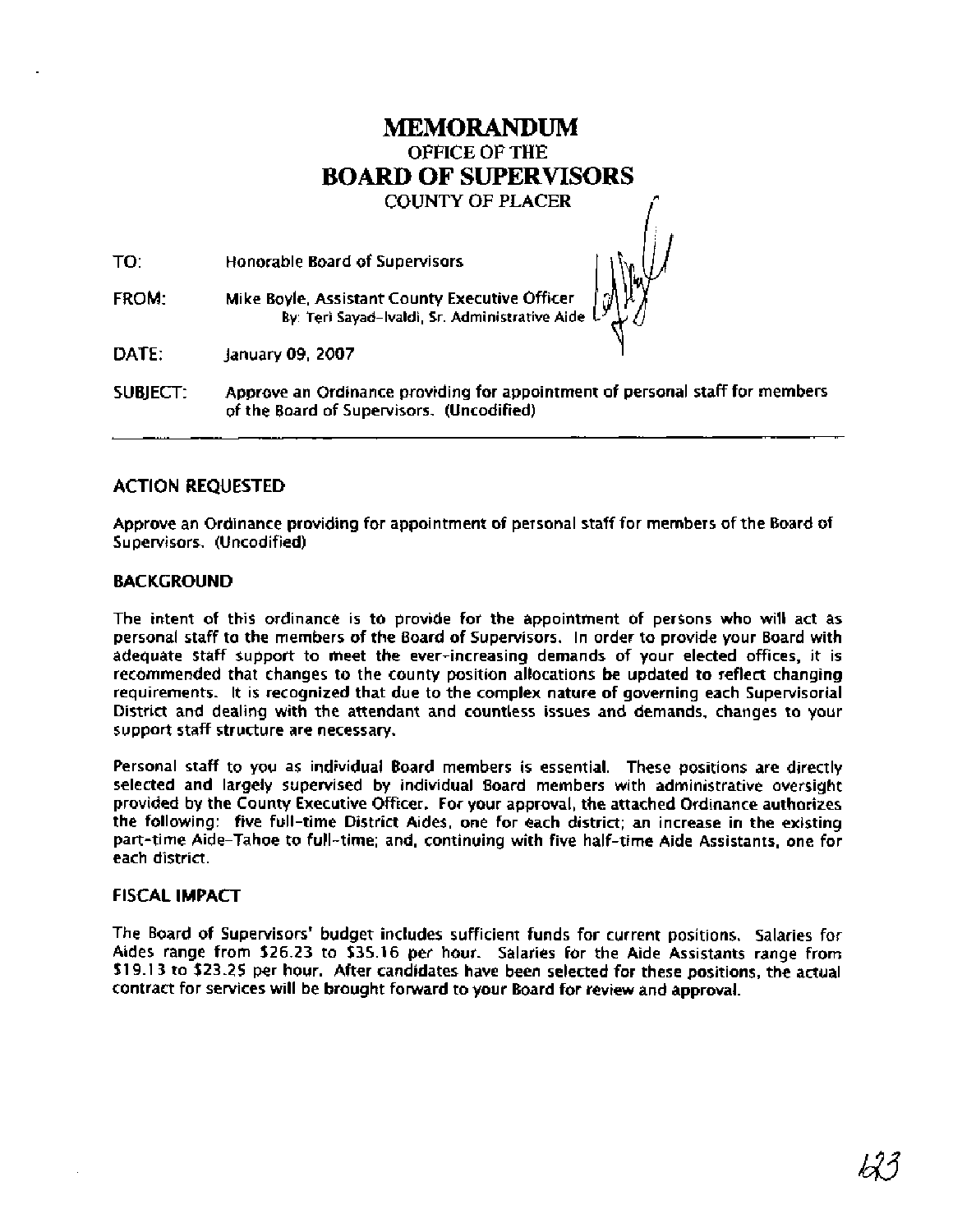# **Before the Board of Supervisors County of Placer, State of California**

**In the matter of:** 

An Ordinance providing for appointment of personal **Ordinance No.: \_\_\_\_\_\_\_\_\_\_\_\_\_\_\_**<br> **An Ordinance providing for appointment of personal FIRST READING: 01-09-2007** staff for members of the Board of Supervisors. stan for members of the Board of Supervisors.<br>(Uncodified) (Uncodified)

The following Ordinance was duly passed by the Board of Supervisors of the County of Placer at a

regular meeting held \_\_\_\_\_\_\_\_\_\_\_\_\_, 2007, by the following vote on roll call:

Ayes:

Noes:

Absent:

Signed and approved by me after its passage.

Chairman, Board of Supervisors

Attest: Clerk of said Board

Ann Holman

**The Board of Supervisors of the County of Placer, State of California, does hereby ordain as follows:** 

**Preamble.** Certain assistants or personal staff to the elected members of the Board of Supervisors are in a unique position in Placer County employment in that the employee filling these positions are directly selected and supervised' by the individual member of the Board of Supervisors for whom the employee is hired to assist. Should the particular Supervisor leave office the assistant is also separated from County employment. Historically, personal staff to the individual supervisors have been van'ously hired as employees or contractors, on both a full time or part time basis. Board member personal staff have also been subject to the administrative supervision and control of the Board of Supervisor's Office generally, and through the County Executive Officer. The intent of this ordinance is to provide for the appointment of persons who will act as personal staff to the members of the Board of Supervisors.

**Positions Created.** Effective December 19, 2006 the following positions are created in the Board of Supervisors Office as personal staff to the individual members of the Board of Supervisors: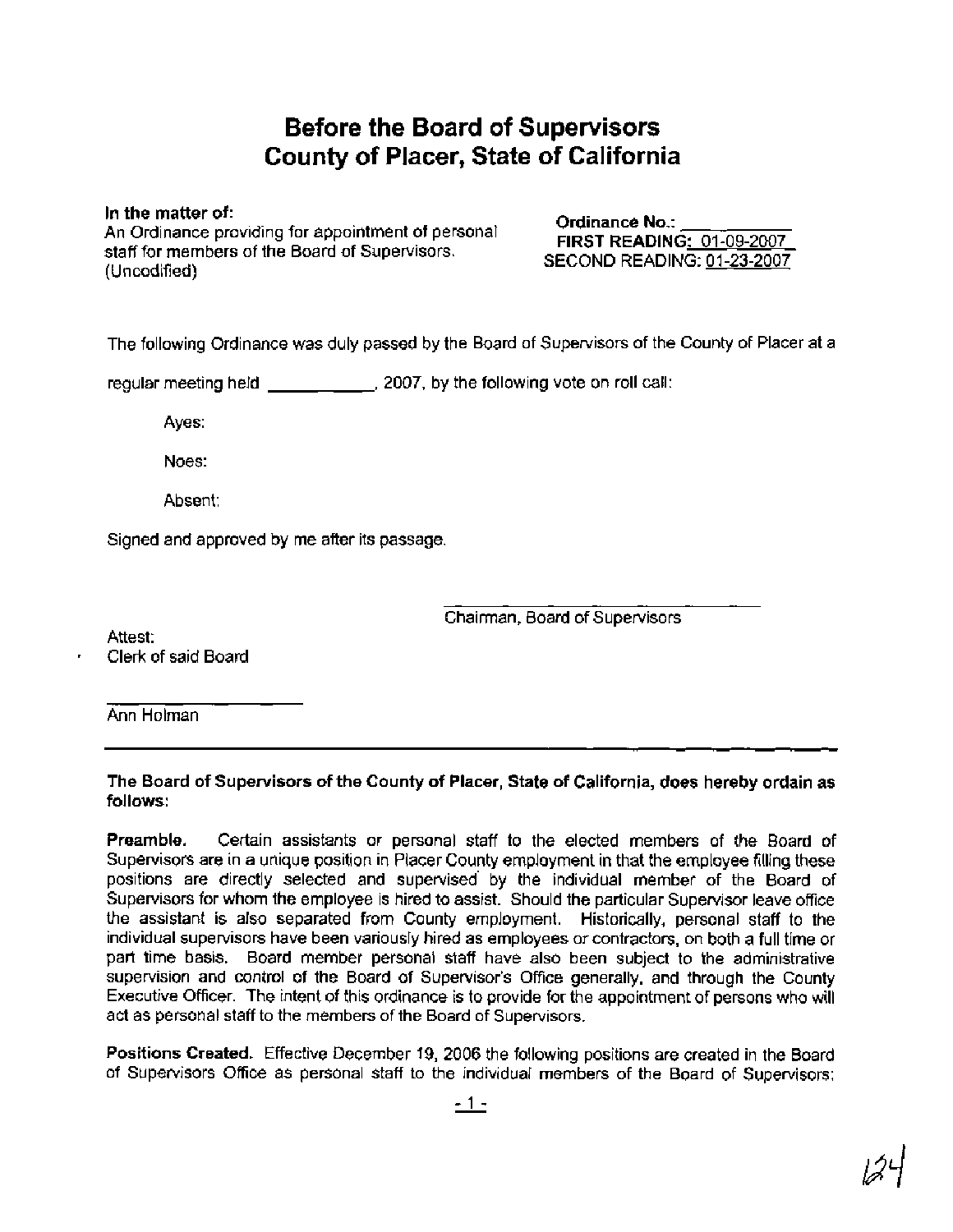District Aide, one full time position assigned to each member of the Board of Supervisors (5 full time positions total); District Aide- Tahoe, one full time position based in the Tahoe area and assigned to the member of the Board of Supervisors whose district encompasses the Tahoe area (1 full time position total); and District Assistant Aide- one half time position assigned to each member of the Board of Supervisors as needed (5 half time positions total).

**Position Descriptions.** Generally, the District Aide positions require the frequent use of discretion, initiative and independent judgment, and knowledge of community interests, governmental functions and relationships, modern office methods, and county organization, policies and procedures. Generally, these positions perform a variety of services and assignments in support of members of the Board of Supervisors, including but not limited to: research, information gathering, analysis, and writing; clerical and administrative; attendance at county and community meetings and events; solution creation and facilitation; and communication with constituents, county employees, and other governmental entities, including public speaking to groups. The District Assistant Aide position is intended to provide general administrative assistance to the District Aide as needed and as identified in the contract, and to provide specialty services to the Board member such as web page creation and maintenance. The Salary floor and ceiling for the District Aide position will be set to coincide with the salary range for the classification title Management Analyst I through II, or its successor title. The Salary floor and ceiling for the District Assistant Aide position will be set to coincide with the salary range for the classification title Administrative Technician I through II, or its successor title.

**At-will, Contract Employment.** These positions will be filled on a contract basis. These positions are unclassified, at-will positions that are selected by and serve at the pleasure of the member of the Board of Supervisors for whom they are hired to work. Each employment contract will be approved by the Board of Supervisors. Each contract will contain at least the following provisions: job description, salary, benefits, other terms and conditions of employment, and a renewable term of up to 6 months for half time employees and up to 12 months for full time employees, with an automatic termination date that coincides with the time which the individual Board member for whom the employee is hired to assist leaves office. The County Executive Officer, in consultation with the Personnel Director, will determine the contract terms and conditions, including job description and prerequisites for each position.

**Supervision.** With respect to job duties, each position will be directly supervised by the member of the Board of Supervisors for whom they work. With respect to administrative obligations of Placer County each position will be managed by the County Executive or designee.

**Compliance.** Contract employees hired pursuant to this ordinance shall cooperate with County employees and representatives in any matter in which the County has any interest or legal obligation. Such employees shall maintain as confidential any information or documents from a county source that is otherwise confidential under the law. Such employees shall comply with all general rules and regulations established by Placer County relevant to County employees, including but not limited to: the Placer County Code, the Placer County Administrative Rules, and Placer County employee policies, including those related to disability accommodation, protected class discrimination harassment & retaliation, workplace violence, and the use of County property, equipment, and communication systems. If any such employee is found by the Personnel Director to be in violation of a County policy designed to guard against protected class discrimination harassment or retaliation, the decision of the Personnel Director as to any remedy to be imposed shall be final. y such em<br>ed to gual<br><sup>2</sup>ersonnel<br>- <u>2 -</u>